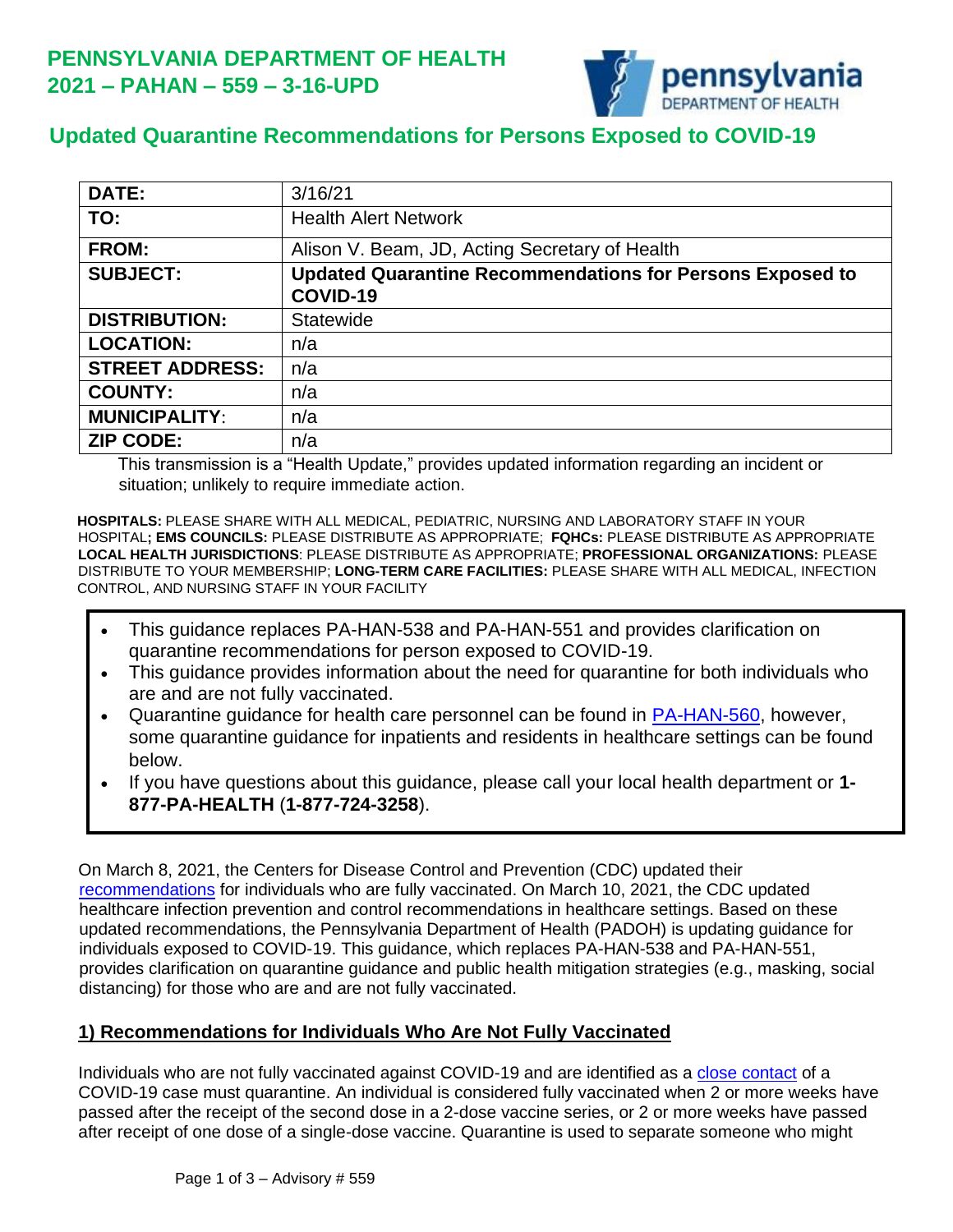have been exposed to COVID-19 away from others. This individual may or may not develop illness. The most protective recommended quarantine period remains at 14 days after the date of last exposure (Day 0) to a person who is infectious with SARS-CoV-2. CDC has provide options for [reduced quarantine](https://www.cdc.gov/coronavirus/2019-ncov/if-you-are-sick/quarantine.html) which balances the reduced burden to the individual under quarantine against a small possibility of increasing the spread of the virus.

The following are options to reduce the 14-day quarantine:

- Quarantine can end after Day 10 without testing and if **no symptoms** have been reported during daily monitoring. However, it is recommended that symptom monitoring continue through day 14.
- If diagnostic testing resources are sufficient and available, quarantine can end after Day 7 if a diagnostic specimen (i.e., RT-PCR or antigen) tests negative and if no symptoms were reported during daily monitoring.
	- o The specimen must be collected and tested within 48 hours **before** the time of planned quarantine discontinuation (e.g., in anticipation of testing delays), but quarantine cannot be discontinued earlier than after Day 7.

In order to discontinue quarantine after Day 7, specimens must be collected on or after Day 5. Specimens collected prior to this date will **not** be sufficient to allow quarantine to end early. Either RT-PCR or antigen tests would be acceptable testing methods for discontinuation of quarantine.

Persons can discontinue quarantine at these time points only if the following criteria are also met:

- No clinical evidence of COVID-19 has been elicited by daily symptom monitoring during the entirety of quarantine up to the time at which quarantine is discontinued; and,
- Daily symptom monitoring continues through quarantine Day 14; and,
- Persons need to adhere strictly through Day 14 after exposure to all recommended nonpharmaceutical interventions (e.g., masking, physical distancing).
	- o If any symptoms develop, they should immediately self-isolate and contact the DOH at 1- 877-PA-HEALTH, their local health department, or their healthcare provider to report this change in clinical status.

Testing for the purpose of discontinuation of quarantine prior to day 10 should be considered only if it will have no impact on community diagnostic testing. **Testing of symptomatic persons seeking evaluation for infection must be prioritized.**

Persons who have tested positive for COVID-19 within the past 3 months and recovered do not have to quarantine or get tested again as long as they do not develop new symptoms. If they do become symptomatic, the person should isolate and seek testing.

DOH recommends that non-healthcare congregate settings, such as prisons and shelters, continue to follow recommendations for a 14-day quarantine period. COVID-19 transmission within these setting can be difficult to control, and the increased transmission risk associated with shortening the quarantine time periods may be problematic in these settings. Other congregate settings, such as college dormitories, can consider implementing the shortened quarantine period but factors such as mask compliance and density of living conditions, along with the increased risk of transmission, should be carefully considered before implementing a reduced quarantine period. Daycare centers and K-12 schools can opt to shorten quarantine periods as described above as long as continued symptom monitoring for the full 14 days and other non-pharmaceutical interventions (e.g., masking, physical distancing) are strictly adhered to.

## **2) Recommendations for Asymptomatic Fully Vaccinated Individuals**

Asymptomatic fully vaccinated people who are not residents or inpatients in healthcare settings do not need to quarantine after exposure to a person with confirmed or suspected COVID-19 provided they meet the following criteria:

• They are fully vaccinated (i.e., ≥2 weeks following receipt of the second dose in a 2-dose series, or ≥2 weeks following receipt of one dose of a single-dose vaccine); AND